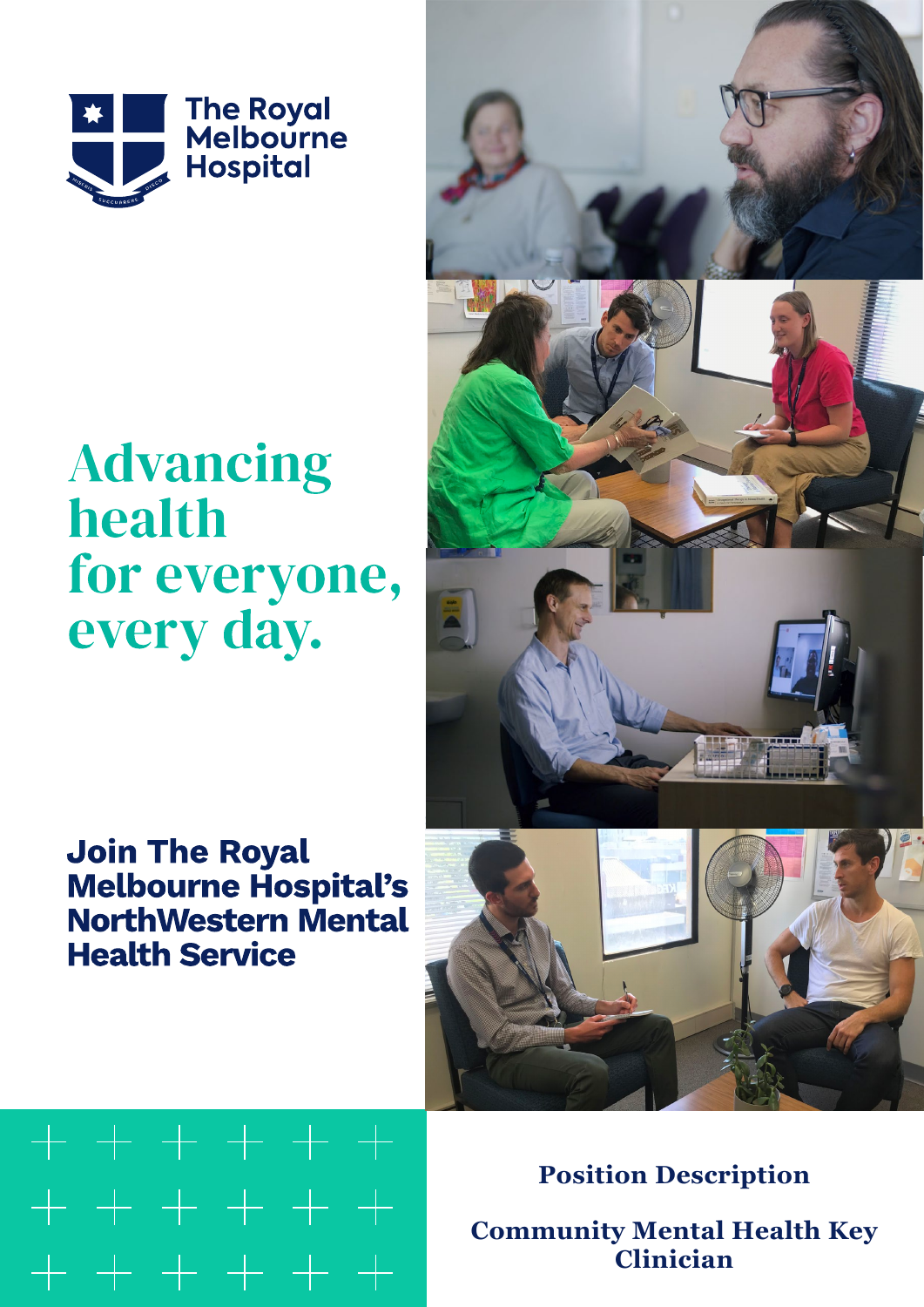

## **About The Royal Melbourne Hospital**

As one of Victoria's largest public health services, the Royal Melbourne Hospital (RMH) provides a comprehensive range of specialist medical, surgical, and mental health services; as well as rehabilitation, aged care, outpatient and community programs. We are a designated state-wide provider for services including trauma, and we lead centres of excellence for tertiary services in several key specialties including neurosciences, nephrology, oncology, cardiology and virtual health.

We are surrounded by a Parkville Precinct of brilliant thinkers, and we are constantly collaborating to set new benchmarks in health excellence - benchmarks that impact across the globe. While the work we do takes us in inspiring new directions; caring for each other, our patients and consumers is as essential to who we are, as any scientific breakthrough we make.

Our people of more than 10,000 strong, embody who we are and what we stand for. We're here for when it matters most, and we'll continue to be the first to speak out for our diverse community's wellbeing and for delivering excellence together, always.

### **Our Vision**

Advancing health for everyone, every day.

### **The Melbourne Way**

At The RMH we're inspired by our vision of Advancing health for everyone, every day. While we're each going about our different roles, we're united by a shared understanding of the way we do things around here. We call it The Melbourne Way. We put people first — leading with kindness and working together, we excel as one Royal Melbourne Hospital.

### People First **Lead with**



Kindness

**Excellence Together** 



People are at the heart of everything we do. We take the time to understand how we can make the most positive difference forthem.

Our care and compassion sets us apart. We lead the way with a respectful, inclusive spirit embracing the things that make us all unique.

True excellence is only possible when we work as one Royal Melbourne Hospital community. Through collaboration, we set the highest of standards and achieve our goals.

### **Our Priorities**

The RMH Strategic Plan: **Towards 2025 Advancing health for everyone, every day** is our plan for the future — one which we are committed to achieving together.

This position contributes to the achievement of the five Strategic Goals, articulated in the plan:

- 1. Be a great place to work and a great place to receive care
- 2. Grow our Home First approach
- 3. Realise the potential of the Melbourne Biomedical Precinct
- 4. Become a digital health service
- 5. Strive for sustainability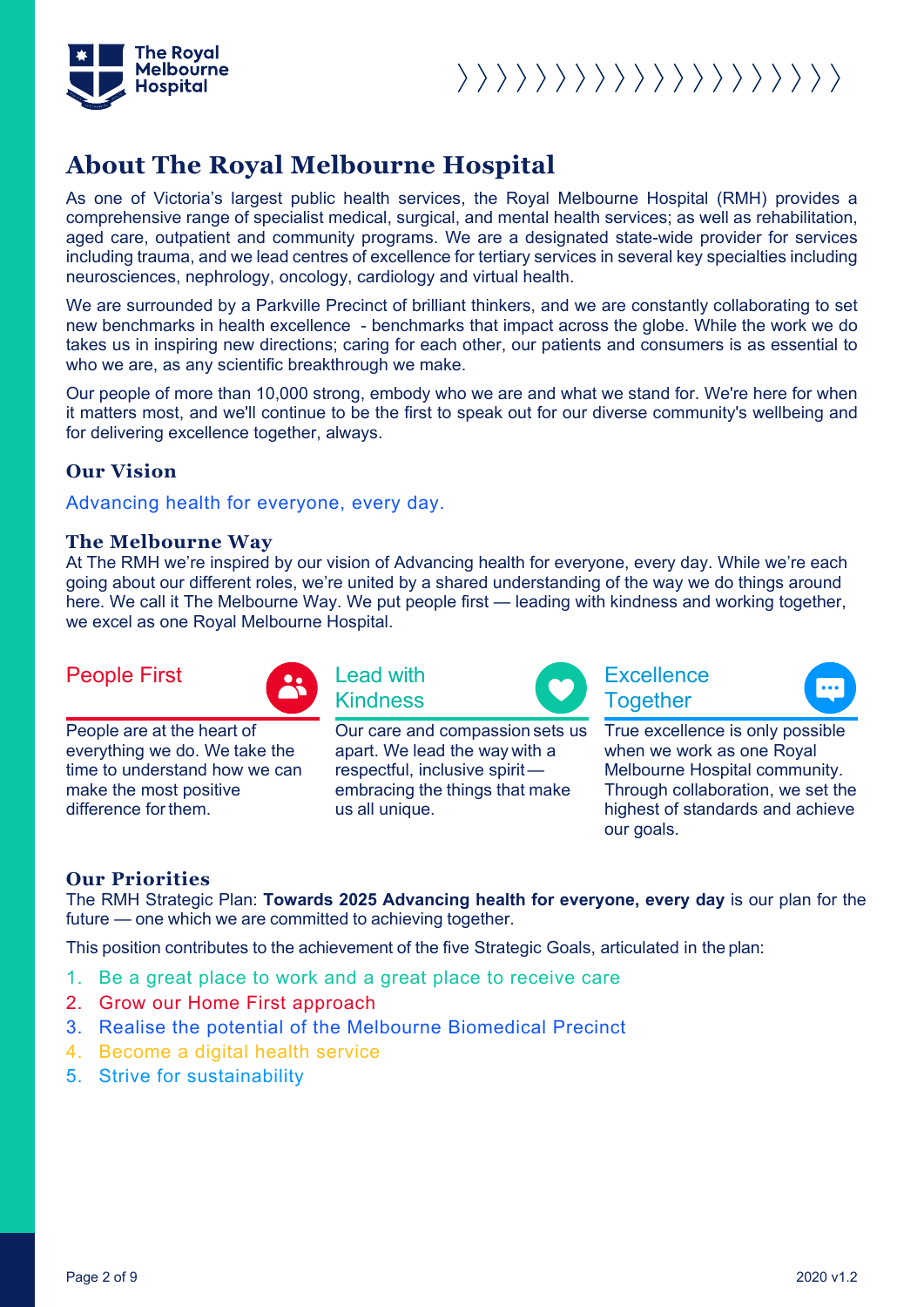

## **Position Description**

| <b>Position Title:</b>             | Community Mental Health Key Clinician - Ongoing                                                                                                                                                                   |
|------------------------------------|-------------------------------------------------------------------------------------------------------------------------------------------------------------------------------------------------------------------|
| <b>Service:</b>                    | Inner West Area Mental Health Service                                                                                                                                                                             |
| Location:                          | <b>Waratah Clinic</b>                                                                                                                                                                                             |
| <b>Reports To:</b>                 | Program Manager, Team Leader, Discipline Specific Supervisor                                                                                                                                                      |
| <b>Enterprise Agreement:</b>       | Victorian Public Mental Health Services Enterprise Agreement 2016-<br>2020 / Victorian Public Health Sector (Medical Scientists, Pharmacists<br>and Psychologists) Single Interest Enterprise Agreement 2017-2021 |
| <b>Classification:</b>             | Social worker Grade 2 Year 1-4, Occupational Therapist Grade 2 Year<br>1-4, Psychologist Grade 2 Year 1-4, Registered Psychiatric Nurse<br>Grade 3 Year 1-4                                                       |
| <b>Immunisation Risk Category:</b> | Category A                                                                                                                                                                                                        |
| <b>Date of Review:</b>             | March 2022                                                                                                                                                                                                        |

### **Position Purpose**

- As a member of the Community Team, the Community Mental Health Key Clinician applies their clinical knowledge and expertise to the assessment, delivery of evidence based treatment, interventions and support to consumers with complex mental health related needs, and to their family/carers. Provision of service is within acute and non-acute settings.
- You will have a mixed caseload of consumers requiring usual treatment, and those who require more intensive support. The role involves the provision of supervision to staff as well as students within the relevant discipline. All Key Clinicians are expected to take an active role within clinical review meetings and champion their discipline within a multidisciplinary setting.
- Working on a rotating 7-day week roster, this includes some evening and weekend shifts. There will be occasional circumstances when clinicians are required to work overtime (for example, when an outreach assessment has required more time than expected).

## **Department Description**

NorthWestern Mental Health is one of the largest providers of Mental Health Services in Victoria. Our multi-disciplinary workforce of skilled and dynamic clinicians, consumers and carers, provide a recoveryoriented approach to care.

We are dedicated to providing a caring and high quality range of specialist, community and hospital-based mental health services for youth, adult and aged people who are experiencing, or are at risk of developing a serious mental illness.

We have a robust outlook regarding research and our partnerships with the Royal Melbourne Hospital, University of Melbourne, Australian Catholic University and Deakin University enable us to undertake clinical teaching and research in mental health.

NorthWestern Mental Health boasts a sophisticated learning structure and we pride ourselves on supporting continuing professional development.

The Inner West Area Mental Health Service - Royal Melbourne Hospital (IWAMHS - RMH) is committed to working with consumers during their recovery by offering holistic and evidence-based treatment, which is inclusive of family/carers and provided by clinicians with well-developed skills. Staff employed within the IWAMHS are expected to identify EB practice competencies and to use these in their clinical work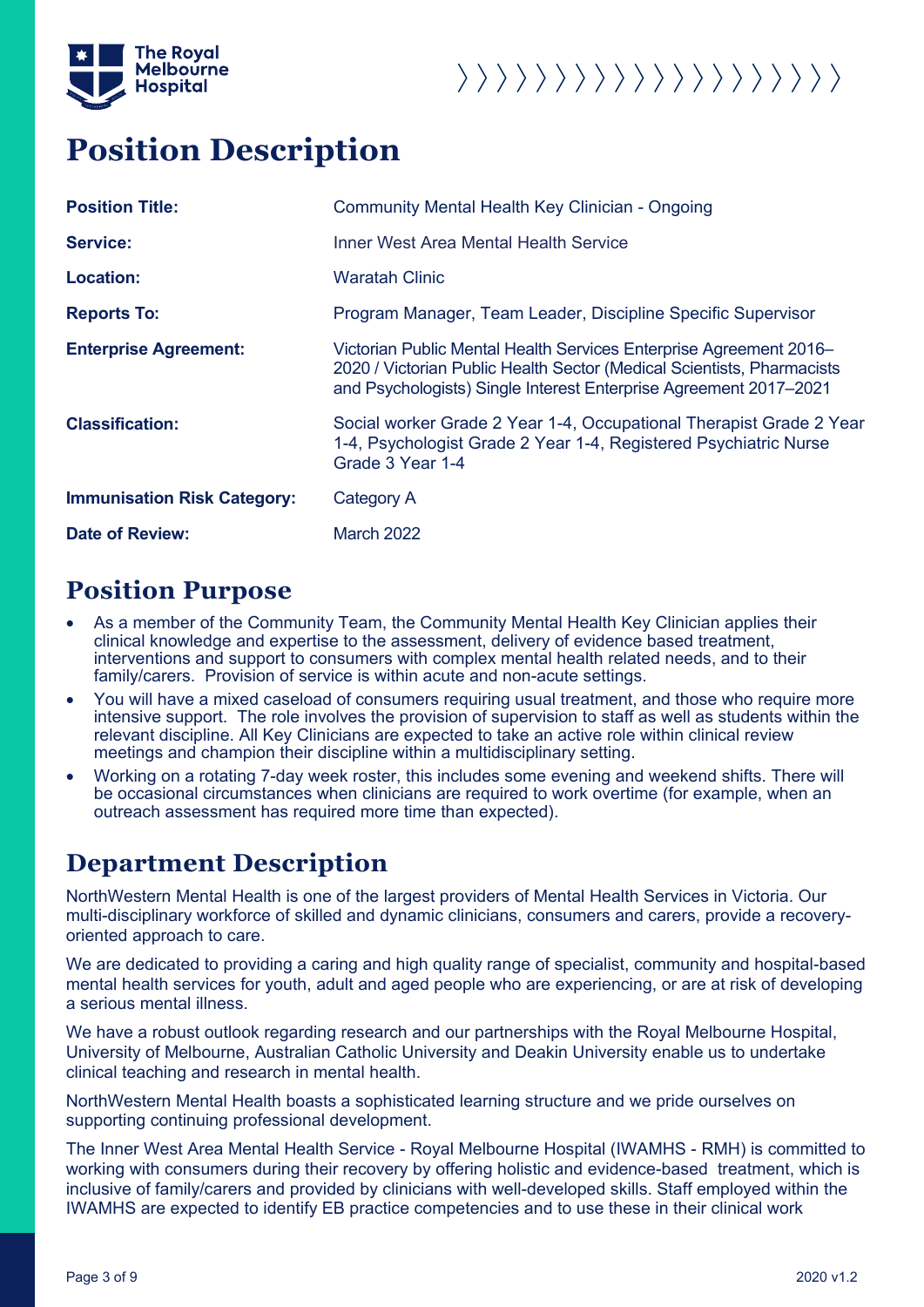

Our service strives to create the best possible learning opportunities available to complement and support both emerging and existing expertise. Staff are required to actively participate in their own practice development by engaging in available learning opportunities within the service, as well as being committed to sharing their knowledge with their colleagues.

## **Key Accountabilities – Position Specific**

This position is open to Social Workers, Occupational Therapists, Registered Psychiatric Nurses and Psychologists.

The key accountabilities required are listed below:

- Delivery of evidenced based treatment and interventions that support consumers with complex mental health related needs and their families/carers
- Assist in building a positive culture and remain positive in a changing environment
- Implement new initiatives
- Support the team and other staff in their clinical decision making
- Accurately prepare documentation in a timely manner
- Communicate effectively with consumers, families/carers, colleagues and other service providers
- Change priorities to meet the needs of the consumer or team and adjust quickly to new tasks
- Drive self-development; contribute expertise in clinical meetings and to improve service delivery
- Demonstrate behaviours that support a recovery approach to care
- Present strong organisational and time management skills
- Exhibit behaviours reflective of Melbourne Health's values
- Participate in supervision and provide supervision to students as required
- Actively engage in discipline specific and multidisciplinary team activities and meetings
- Provide opinion regarding diagnostic impressions, formal diagnostic assessments, feedback on process considerations and treatment planning considerations/advice
- Deliver secondary consultations as sought by colleagues both formally and informally relevant to you discipline training and experience
- Develop thoughtful, evidence based recovery, treatment and management plans
- Engage and be part of the multidisciplinary team
- Contribute to team functions including new patient assessments, intake and rostered activities
- Participate in research activities supporting service development

## **Key Relationships**

- Director of Clinical Services
- Deputy Director of Clinical Services
- Lead Consultant
- Community Team Managers
- Community Team Leaders
- Discipline Seniors
- Evaluation and Service Improvement Coordinator
- Health Information Manager
- Executive Assistant to Director Clinical Services and Area Manager
- Multidisciplinary Team
- Administration staff

Internal External

- North Western Mental Health Executive Support Unit – Finance
- Human Resources
- Mental Health Training Development Unit
- Quality Planning and Innovation Unit
- Centralised Triage
- Facilities Management
- Office of Chief Psychiatrist
- Department of Health and Mental Health and Drugs Division
- MHCSS
- NDIS
- **Housing**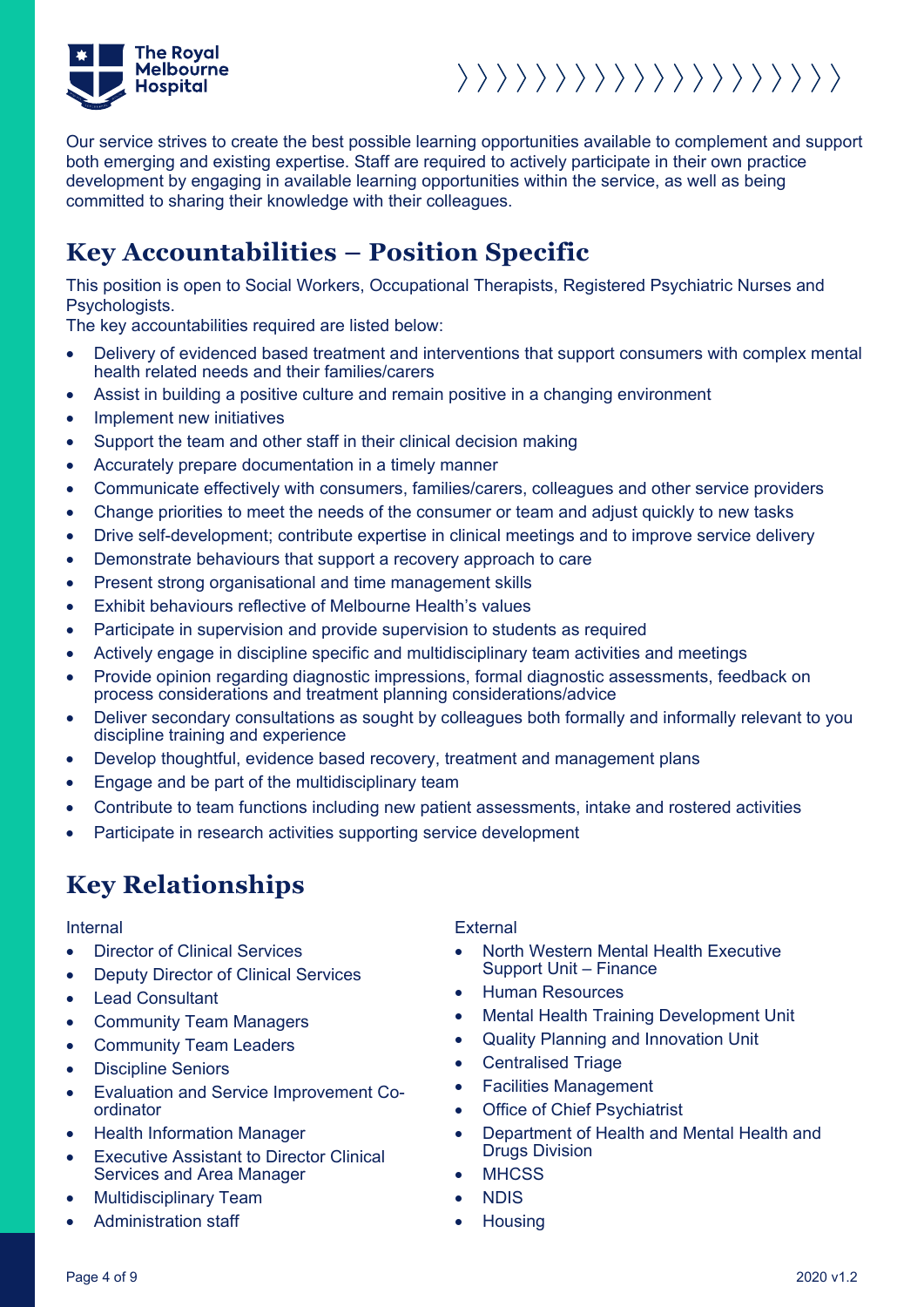

• Consumers and Carer Lived Experience **Workgroup** 

### Internal External

- **Employment**
- Emergency services
- **Acute Health**
- **Pharmacies**
- Non-government agencies
- Alcohol and Other Drug Service
- Primary health providers

## **Selection Criteria**

### **Formal Qualification(s) & Required Registration(s):**

- Occupational Therapists:
	- $\circ$  Registration under the Australian Health Practitioner Regulation National Law Act (2009) with the Occupational Therapy Board of Australia.
	- An approved Degree from a recognised school of Occupational Therapy or other qualifications approved for eligibility for membership of the Australian Association of Occupational Therapy (Vic.).
- Psychologists:
	- $\circ$  Registration as a Psychologist under the Australian Health Practitioner Regulation National Law Act (2009) with practice endorsement as a Clinical, Forensic or Clinical Neuro Psychologist with the Psychology Board of Australia (or eligibility to enter a registrar program as a clinical, forensic or clinical neuro psychologist with the Psychology Board of Australia where relevant).
- Social Workers:
	- o An approved degree in Social Work and eligibility for membership of the Australian Association of Social Workers.
- Registered Psychiatric Nurses:
	- $\circ$  Registration as a registered nurse under the Australian Health Practitioner Regulation National Law Act (2009) with the Nursing and Midwifery Board of Australia.
	- o Bachelor Degree in Psychiatric/Mental Health Nursing or equivalent, or, Bachelor Degree in Nursing plus postgraduate qualification in Psychiatric/Mental Health Nursing.

### **Essential:**

- At least 2 years of experience in the assessment, diagnosis, and treatment of severe mental illness and psychiatric disability (SW and OT)
- Excellent interpersonal skills and the ability to communicate effectively with consumers, families/carers, colleagues and other service providers
- Experience in at least one area of practice that aligns with the endorsed practice domains of the IWAMHS and have capacity and willingness to actively work using these approaches with consumers and carers.
- Ability to work with consumers, family and carers from a range of cultural backgrounds, and to provide gender sensitive services
- Commitment to ongoing professional development for self
- Well-developed writing skills and an ability to promptly prepare case assessments, individual service plans, discharge summaries and other forms of documentation.
- An understanding of the policies and procedures associated with the Mental Health Act and other relevant legislation
- Capacity to undertake alcohol and other drug screening, assessment, treatment planning, brief interventions with clients who have co-occurring mental health and substance use disorders
- Familiarity with a range of computer software packages including the Microsoft platform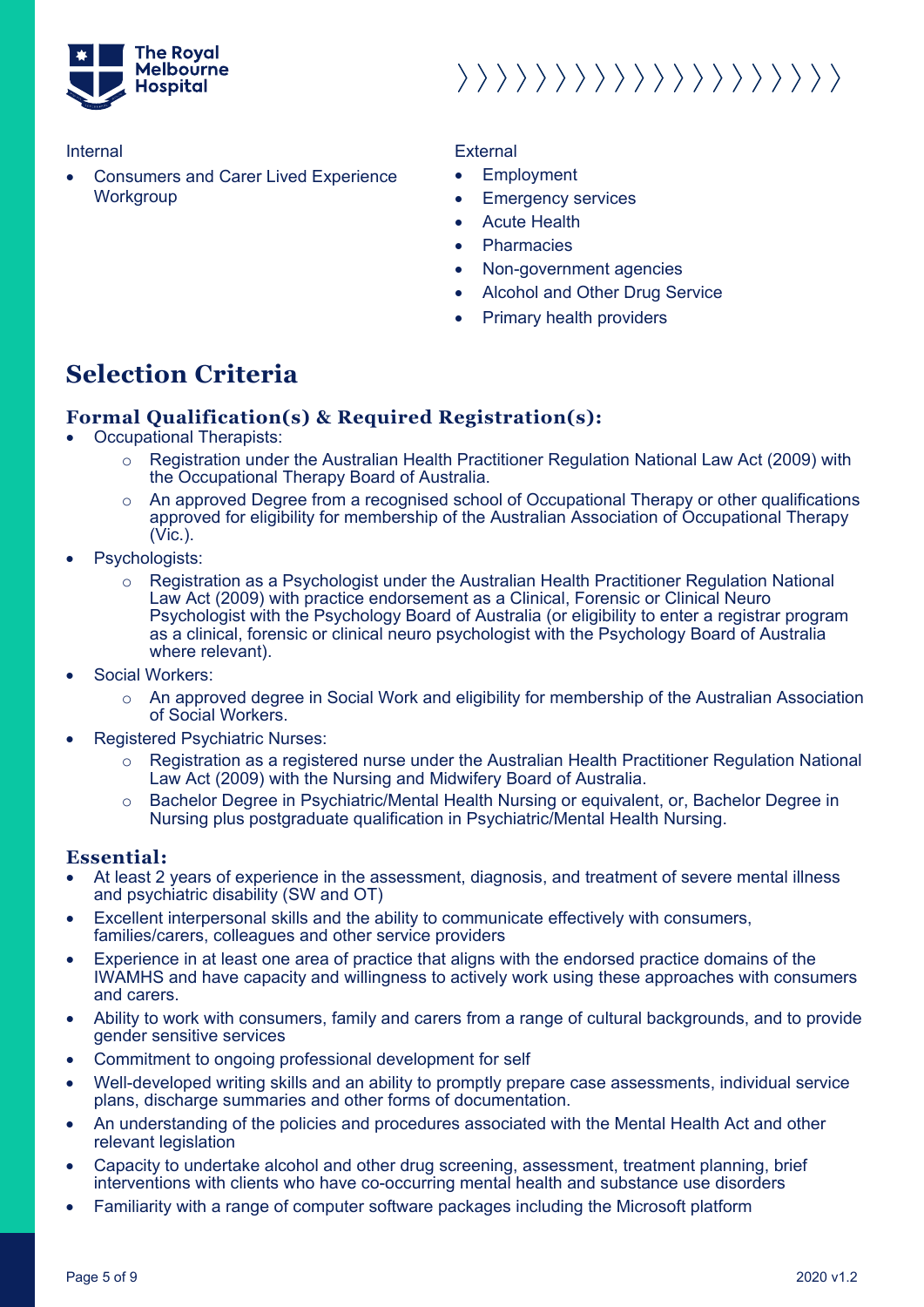

- Current knowledge of effective evidence-based interventions appropriate to low prevalence disorders such as schizophrenia, bipolar affective disorder, personality disorder and substance abuse.
- Sound treatment skills for people with severe and enduring mental health conditions, or willingness and capacity to commit to development of evidenced based knowledge and practice
- Confident to change priorities to meet the needs of the consumer or team, adjust quickly to new tasks, be flexible and remain positive in a changing environment
- Excellent organisational and time management skills
- Ability to work autonomously and problem-solve whilst being aware of own limitations.
- A current Victorian Driver's Licence, and ongoing ability to use this form of transport
- Comply with all legal requirements pertaining to the position including responsibility for maintaining current registration as required by your professional organisation or other applicable Acts.

### **Desirable:**

- Aboriginal and Torres Strait Islanders are highly encouraged to apply
- Experience in working with ACCHO and Aboriginal Communities and Families
- Ability to speak a community language
- Relevant postgraduate qualification in areas of specialist practice

## **Required Capabilities**

The Capability Development Framework applies to all The RMH employees and describes the capabilities that are needed to meet our strategic goals.

Below is a list of capabilities and the attainment level required in this position.

| <b>Capability Name</b>                                | <b>Attainment Level</b> |
|-------------------------------------------------------|-------------------------|
| Organisational savvy                                  | Consolidation           |
| Communicating effectively                             | Consolidation           |
| <b>Building relationships</b>                         | Consolidation           |
| Patient and consumer care                             | Consolidation           |
| Working safely                                        | Consolidation           |
| Utilising resources effectively                       | Consolidation           |
| Innovation, continuous improvement and patient safety | Consolidation           |
| Adaptability and resilience                           | Consolidation           |
| Integrity and ethics                                  | Consolidation           |
| Delivering results                                    | Consolidation           |
| Analysis and judgement                                | Consolidation           |
| Developing and managing skills and knowledge          | Consolidation           |

## **Health, Safety and Wellbeing**

The RMH aims to provide a working environment that is safe and without risk to the health, safety and wellbeing of all employees, patients and consumers, and visitors to the RMH.

RMH employees have a responsibility to:

• Maintain an understanding of individual responsibility for patient safety, quality and risk and contribute to organisational quality and safety initiatives;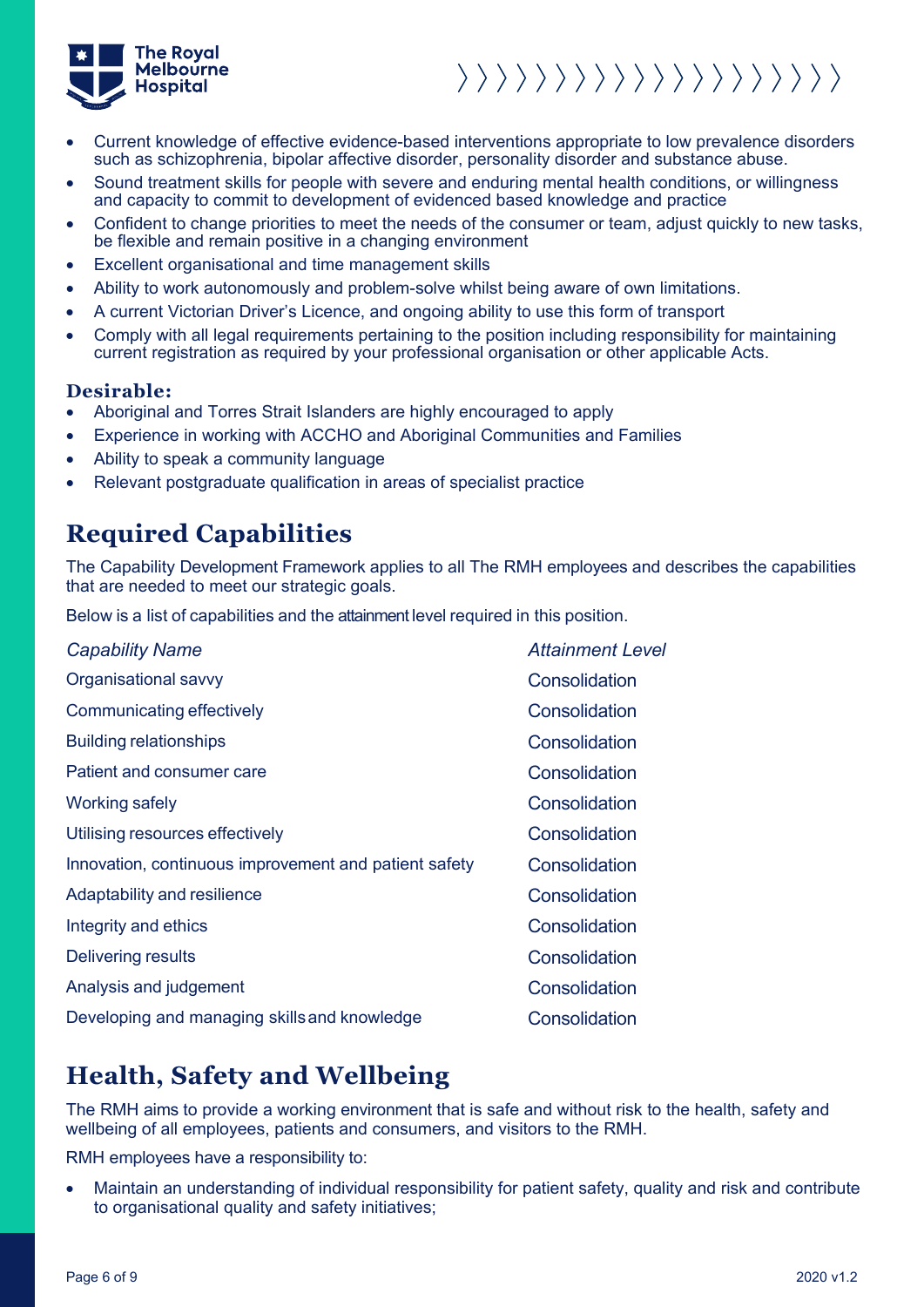

- Take reasonable care for their own safety and wellbeing and that of anyone else that could be affected by their actions;
- Speak up for the safety and wellbeing of patients, consumers, colleagues and visitors and escalate any concerns that have or could impact safety;
- Accept responsibility for ensuring the implementation of health and safety policies and procedures and cooperate with the RMH in any action it considers necessary to maintain a safe working environment which is safe and without risk.

RMH Employees in supervisory/management roles have, in addition to the above, responsibility to:

- Ensure all health, safety and wellbeing procedures are in place and maintained in their work areas;
- Ensure risk management activities are undertaken and effective risk controls are in place;
- Make sure that training needs for all employees are identified and undertaken as required;
- Ensure incidents are recorded, investigated and corrective actions implemented as far as is reasonably practical.

### **The RMH Key Performance Indicators**

RMH employees are measured through successful:

- Demonstration of RMH values and behaviours, being a role model for living the values;
- Completion of mandatory training activities including training related to the National Standards;
- Participation in the RMH and Division/Service specific business planning process (if required);
- Achievement of RMH and portfolio specific KPI targets as they apply to areas of responsibility;
- Participation in and satisfactory feedback through the annual performance review process; and, where applicable, ensure direct reports have individual development plans including an annual review;
- Ability to provide a safe working environment and ensure compliance with legislative requirements concerning Occupational Health and Safety, anti-discrimination, and equal opportunity;
- Ability to operate within allocated budget (if required).

### **Clinical Governance Framework**

RMH employees have a responsibility to deliver Safe, Timely, Effective, Person-Centred Care (STEP) by:

- Fulfilling roles and responsibilities as outlined in the Clinical Governance Framework;
- Acting in accordance with all safety, quality and improvement policies and procedures;
- Identifying and reporting risks in a proactive way in order to minimise and mitigate risk across the organisation;
- Working in partnership with consumers and patients and where applicable their carers and families;
- Complying with all relevant standards and legislative requirements;
- Complying with all clinical and/or competency standards and requirements and ensuring you operate within your scope of practice and seek help when needed.

## **Equal Opportunity Employer**

The RMH is an equal opportunity employer. We are proud to be a workplace that champions diversity; we are committed to creating an inclusive environment for all people. Our goal is for our people to feel safe, included and supported so that they can be at their best every single day.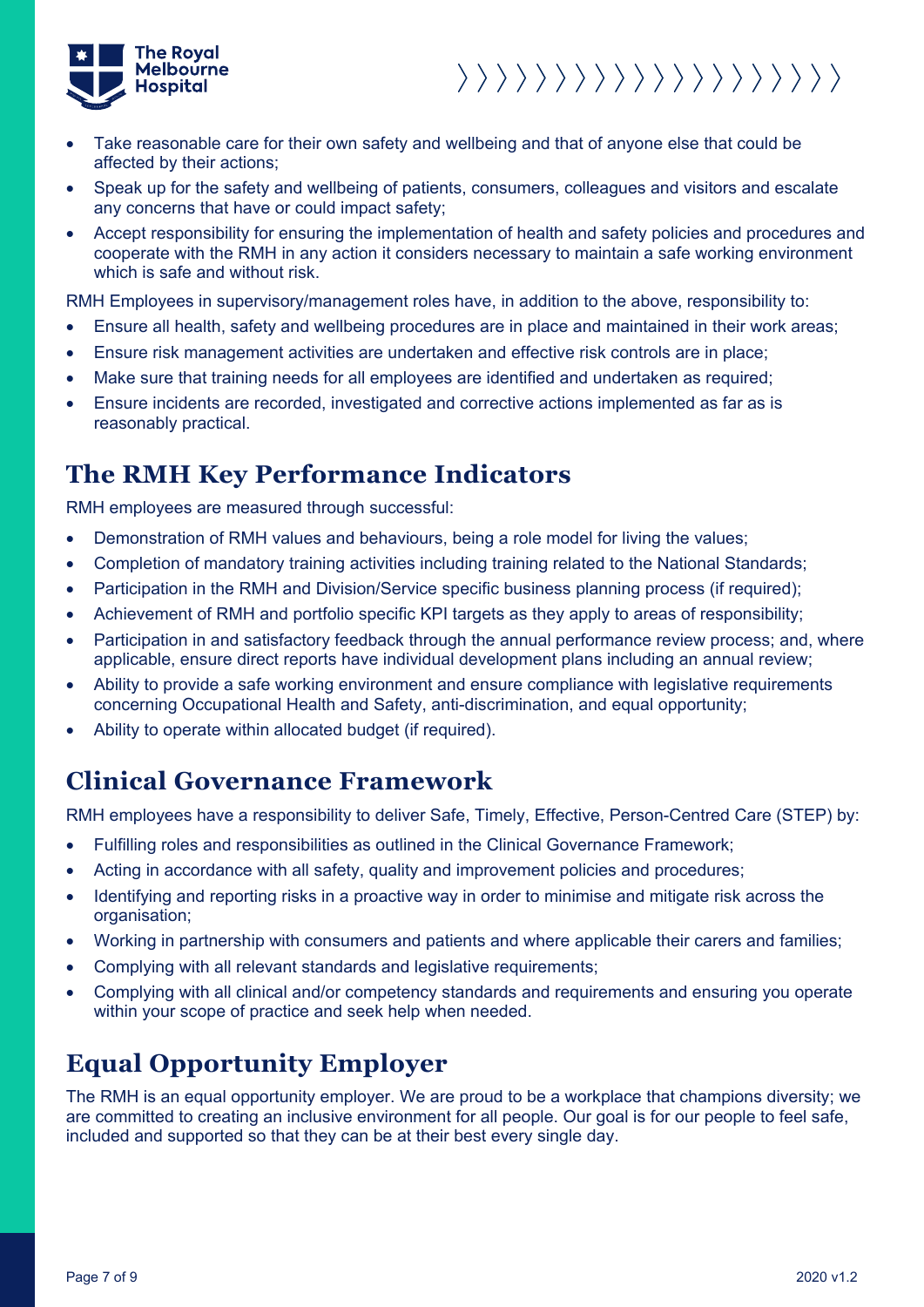

 $\rangle \rangle \rangle \rangle \rangle \rangle \rangle \rangle \rangle \rangle \rangle \rangle \rangle \rangle \rangle \rangle \rangle \rangle$ 

### **Acceptance**

I acknowledge and accept that this position description represents the duties, responsibilities and accountabilities that are expected of me in my employment in the position. I understand that The RMH reserves the right to modify position descriptions as required, however I will be consulted when this occurs.

Employee Signature

Employee Name (please PRINT IN CAPITALS)

Date (day/month/year)